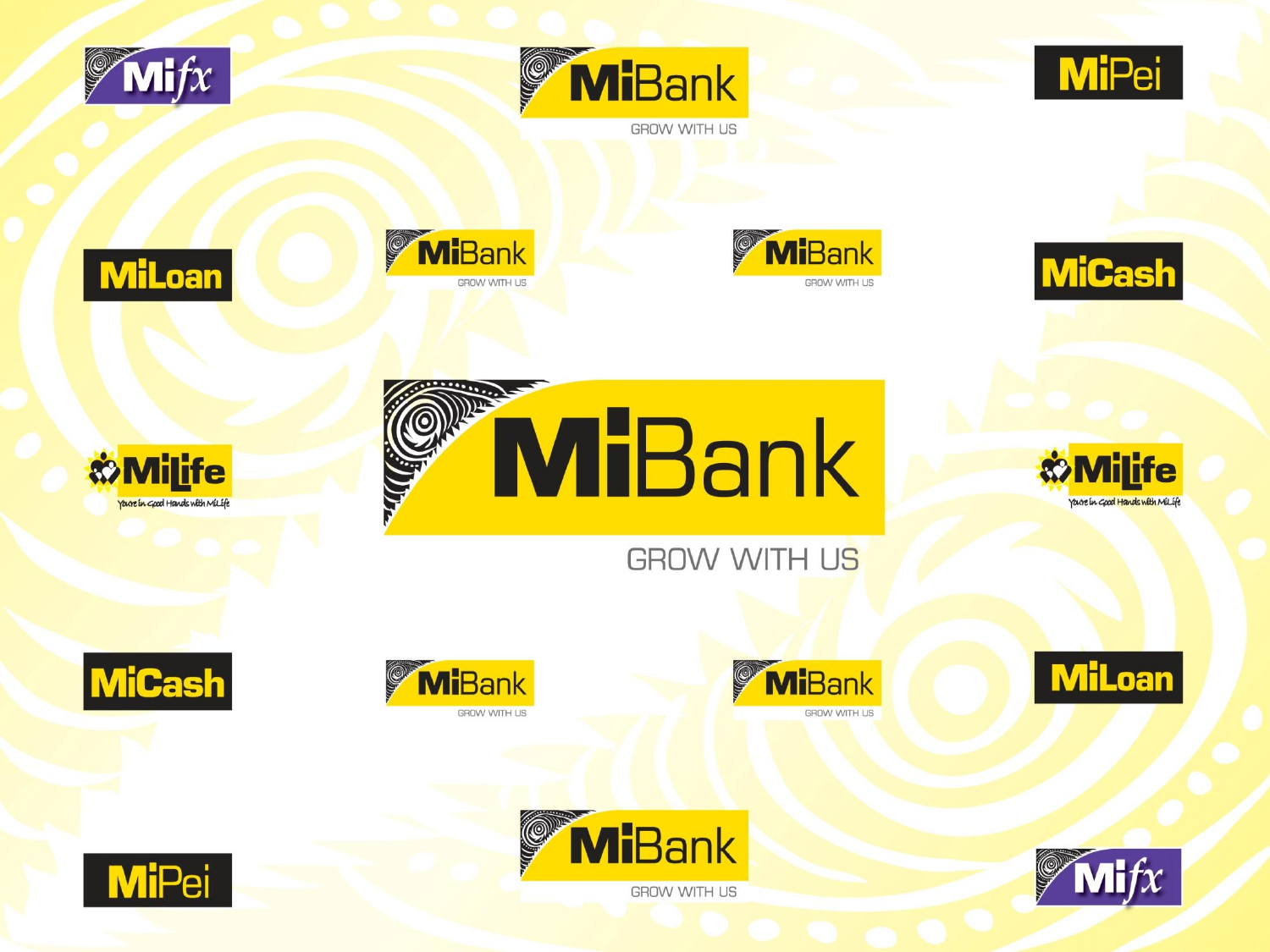



## Interventions by Microfinance Expansion Project

- MiBank is a partnering Financial Institution (PFI) with the MEP
- A number of capacity building interventions have been provided under the MEP, which have included the following:
- - Strategic marketing positioning Market Research
- - Product costing (Saving, Loans, & Mobile Wallet)
- - MIS review
- - Liquidity Management
- - Delinquency Management
- - BDS training (Business Development Specialists)
- - Training Needs Analysis
- - Risk Share Facility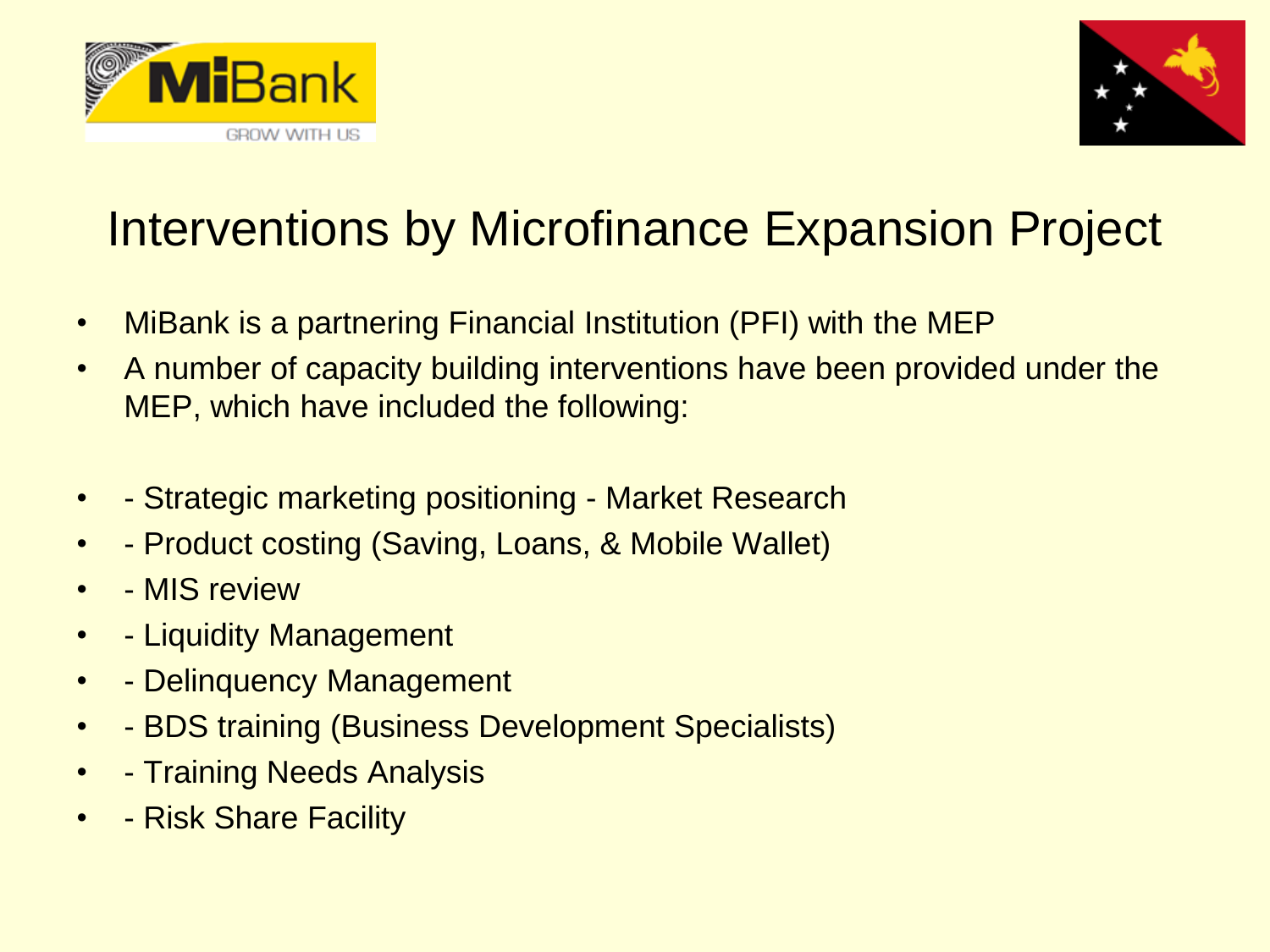

## Partnership with CEFI



- MiBank has provided Financial Education & Financial Literacy training in partnership with CEFI
- CEFI promoted a partnership with the National Fisheries Authority (NFA) & Microfinance Sector
- CEFI has provided mid-term& final evaluations of Micro insurance pilot
- CEFI currently has a team on Bougainville working with MiBank on an evaluation of the use of Mobile Money for Cocoa Farmers & others
- CEFI is to undertake a study an evaluation in partnership with MiBank on the money flows in closed eco –systems.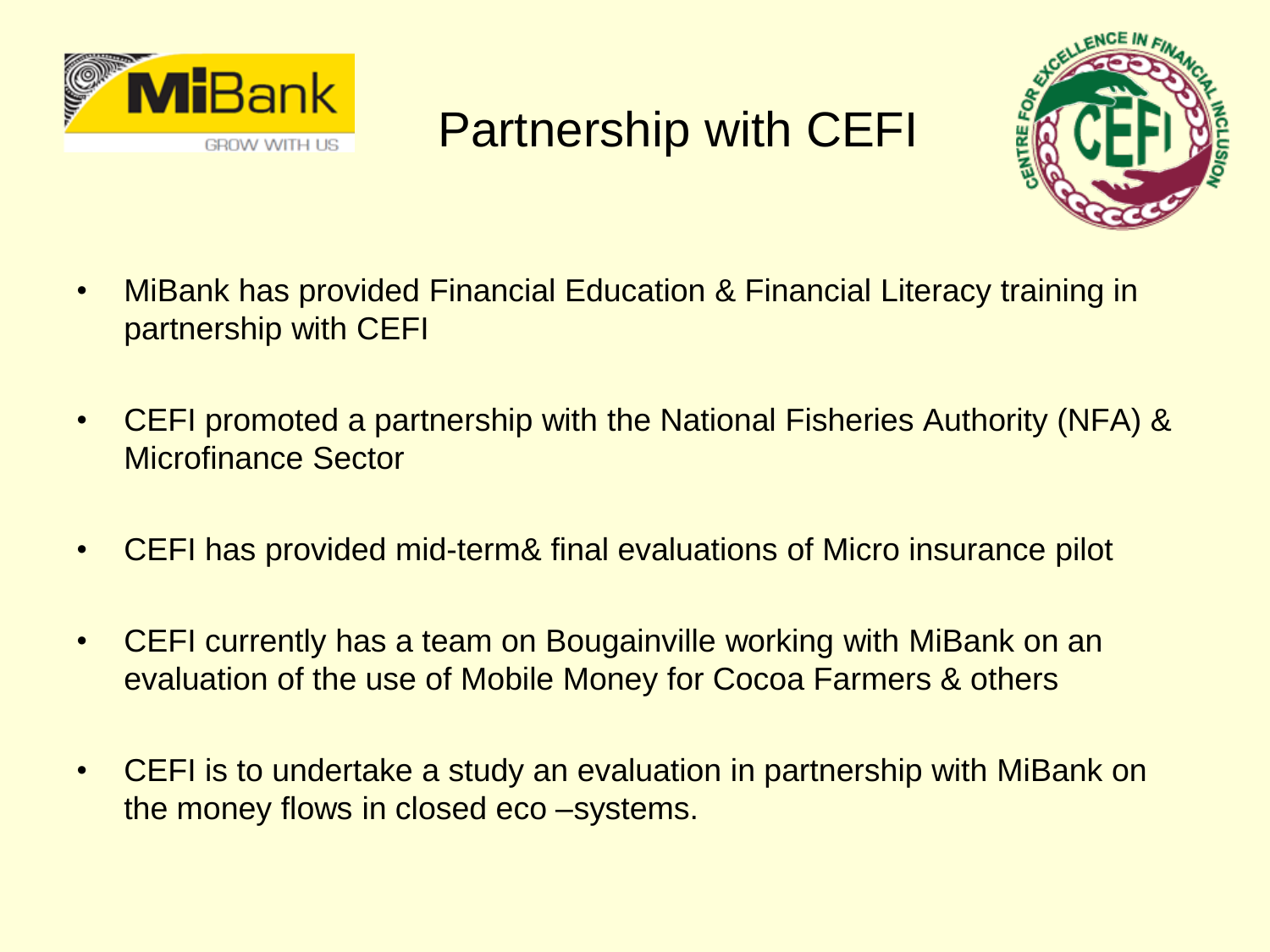



## **Innovation**

- 2011 Mobile Money deployed
- 2012 Women's Banking Unit established
- 2013 Micro insurance piloted
- 2014 Debit Card product developed with linkage to Mobile Wallets & BSP ATM & PoS network.
- 2015 Online foreign currency payment system launched
- 2016 Pay as you Go Solar piloted
- 2017 Re-launch of Micro insurance under a new distribution model